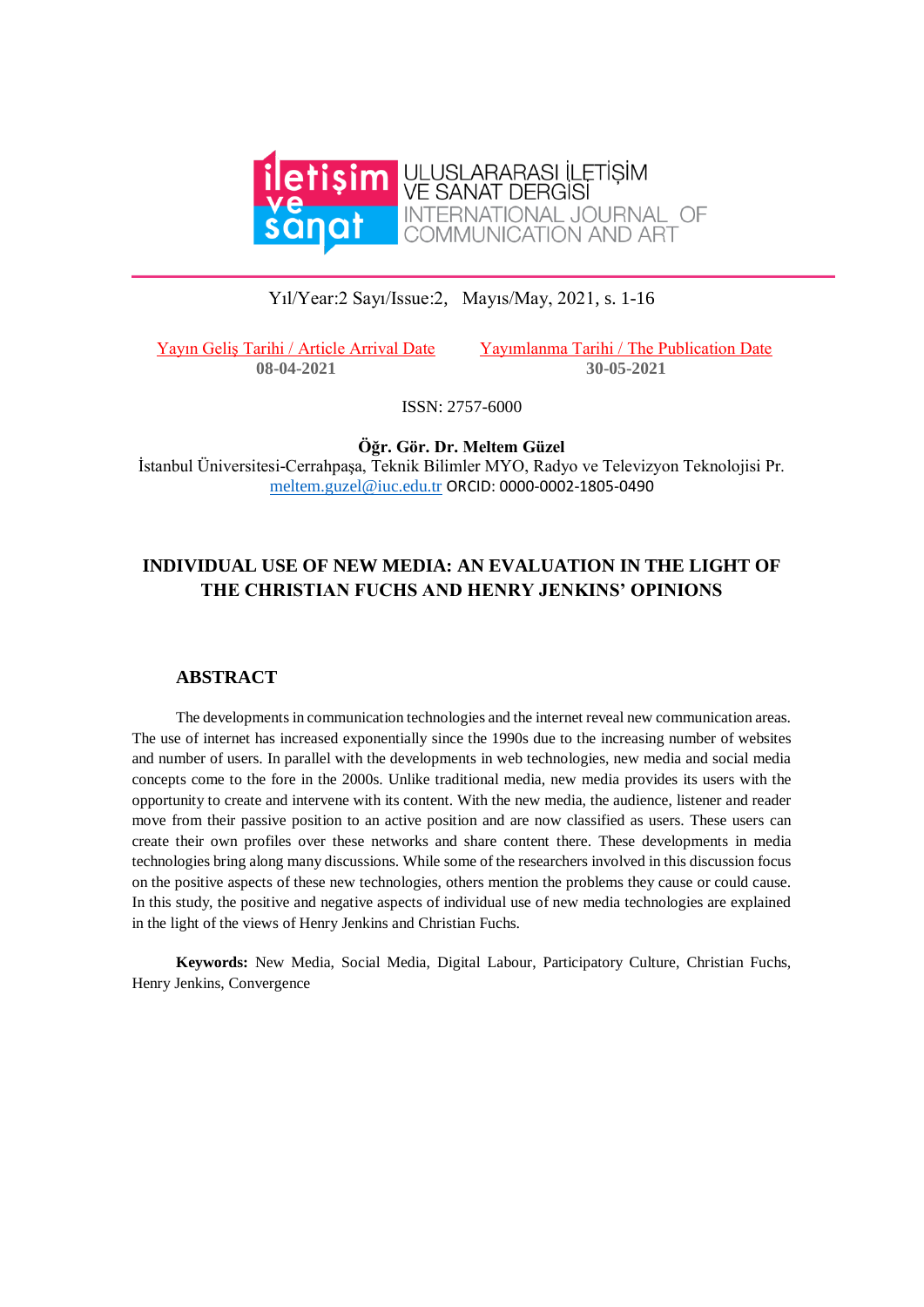# **YENİ MEDYANIN BİREYSEL KULLANIMI: CHRISTIAN FUCHS VE HENRY JENKINS'İN GÖRÜŞLERİ ÜZERİNDEN BİR DEĞERLENDİRME**

## **ÖZET**

İletişim teknolojilerinde meydana gelen gelişmeler ve internet beraberinde yeni iletişim alanlarını ortaya çıkarmaktadır. 1990'lı yıllardan itibaren katlanarak artan internet kullanımı, web sitelerinin yaygınlaşmasıyla birlikte kullanıcı sayılarını artırmaktadır. Web teknolojilerinde yaşanan gelişmelere paralel olarak 2000'li yıllarla birlikte yeni medya ve sosyal medya kavramları gündeme gelmektedir. Yeni medya, geleneksel medyadan farklı olarak kullanıcısına, içerik oluşturma, içeriğe müdahale etme olanağı tanımaktadır.

Yeni medya ile izleyici, dinleyici, okuyucu pasif konumundan kurtularak aktif bir konuma gelmekte ve artık kullanıcı olarak adlandırılmaktadır. Bu kullanıcılar, bu ağlar üzerinden kendi profillerini oluşturabilmekte, buralarda içerik paylaşabilmektedirler.

Medya teknolojilerinde yaşanan bu gelişmeler beraberinde pek çok tartışmayı getirmektedir. Bu tartışma içinde yer alan araştırmacılardan bazıları bu yeni teknolojilerin olumlu yanları üzerinde dururken bazıları da neden olduğu, olabileceği problemlerden bahsetmektedirler.

Bu çalışmada, yeni medya teknolojilerinin bireysel kullanımının olumlu ve olumsuz yanları Henry Jenkins ve Christian Fuchs'un görüşleri üzerinden açıklanmaya çalışılmaktadır.

**Anahtar Kelimeler:** Yeni Medya, Sosyal Medya, Dijital Emek, Katılımcı Kültür, Christian Fuchs, Henry Jenkins, Yakınsama, Yöndeşme.

#### **Introduction**

The concepts of new media, including social media, are used in a narrow sense to refer to virtual environments where people with the same interests come together and share information and create new groups and communities.

The "web 2.0" technology, which forms the basis of new media and social media, enables the sharing of media content produced by users. Thus, users become producers of online media contents that are created jointly in a mutual dialogue.

This feature of "Web 2" technology and its accompanying social media, which enables individual use and content creation, subsequently initiates discussions on new media. One of these discussions is about the individual use of the media. While some thinkers who conduct communication research highlight the affirmative features of new media, others consider and evaluate the developments in the new media critically.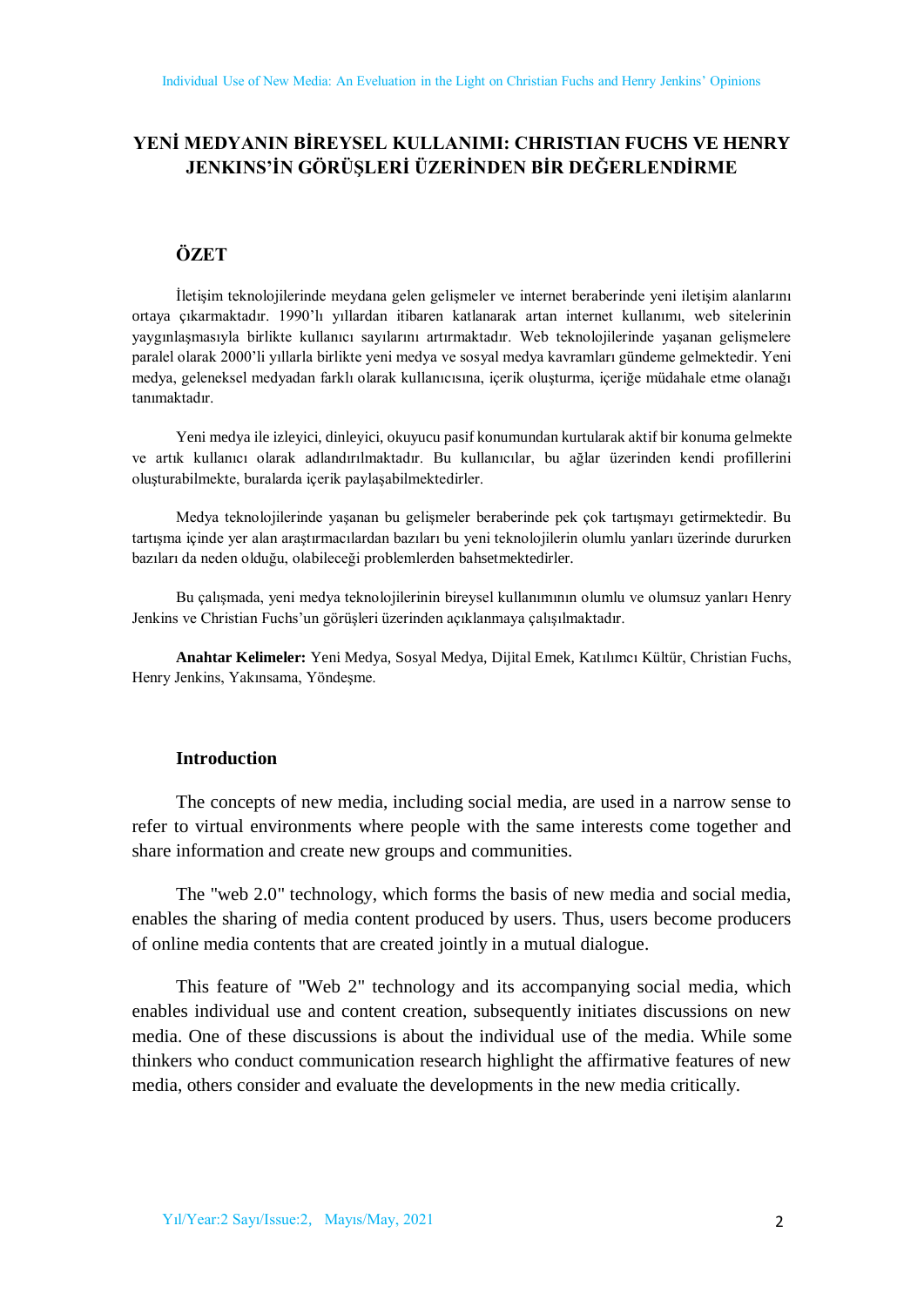In this study, individual use of media is analysed by comparing the perspectives of Henry Jenkins and Christian Fuchs over the concepts of "participatory culture" and "digital labour".

#### **Content Generation in New Media And Digital Labor**

While researching the concept of new media, it is striking that there are many different definitions. It is seen that these debates on new media focus on the points of what is meant by new media and what its characteristics are. Researchers working on the subject make various definitions according to the prominent features of the new media (Güzel, 2021: 30).

New media is a concept used for communication channels and tools that use digital technology, provide synchronization and interaction between elements that enable communication to take place, and have a multimedia structure (Büker, 2013: 138).

Mark Poster, who is accepted as one of the first theorists to do research on new media, states that the basis of the old and new media distinction lies in the active nature of the new media compared to the passive nature of the old media (Miller, 2011: 12).

Due to this distinction, although concepts such as audience, listener, and reader are used in the old media, in the new media these concepts are replaced by "user". With this concept, the audience, listener, and reader take an active role by leaving their passive position (Güzel, 2021: 12).

With the active participation opportunity provided by the new media to its users, the audience at the same time is also considered as an individual user. It does this by granting its users the right to intervene in content and applications. At the same time, it enables its users to access these applications interactively at different times and places (Geray, 2003: 20).

This feature of the new media that supports the participatory culture stems from its use of "web 2.0" technology. When internet first emerged, "web 1.0" technology was used and there were content publishers and content readers in this technology. In other words, there was no interaction in this technology yet and the user was in a passive position. However, with the "web 2.0" technology, the user gets out of this passive position and can intervene in the content and create new content (Güçdemir, 2017: 7; Binark: 2014: 28).

The "web 2.0" technology, which enables the sharing of content produced by users, constitutes the social media communication network that is used extensively in new media technologies today (Tosun, 2014: 644).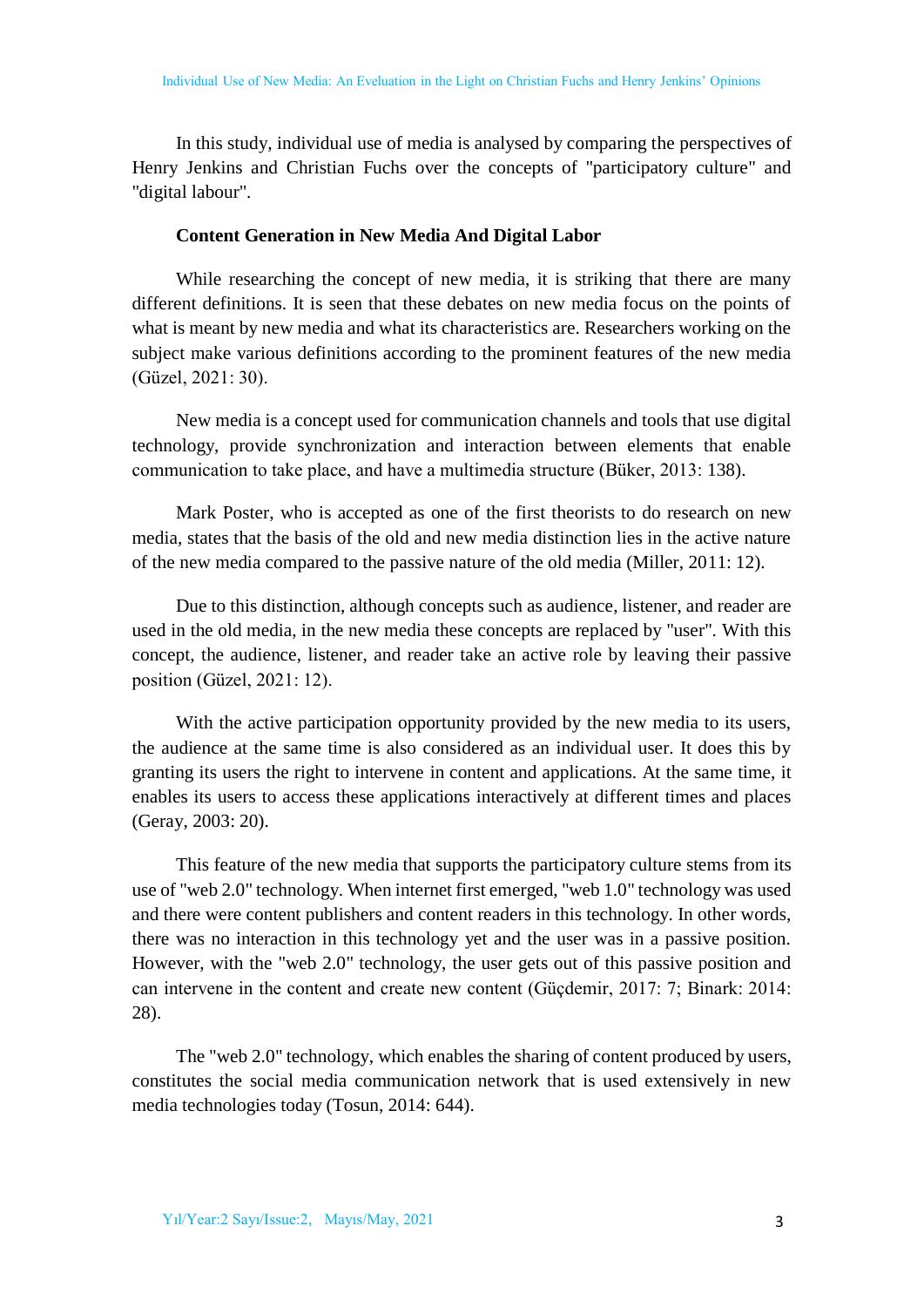The concept of social media has started to be used with the social network sites that have gained speed in the 2000s. This concept refers to "web 2.0" based digital environments where individuals around the world can interact with each other. Social media allows individuals to create their own personal pages, upload messages, photos, and videos to these pages, share them with other people, and create online communities there (Güçdemir, 2017: 14-15).

These contents, produced by users and put into circulation over virtual networks, also reveal the concept of "participatory media culture" (Dijk, 2016).

The fact that individuals are no longer passive and become individual content producers also leads to the emergence of the concept of "digital labor".

Social media networks are not the only means of communication but also means of production that generate value and profit. Users who voluntarily produce content within these means of production make efforts for these channels (Terranova, 2000: 33).

Digital labour, as a concept, emphasizes the unpaid user labour required for capital accumulation in the field of communication technologies.

The content that users produce through these communication networks creates value for network owners. The data of users, who become content producers with new communication technologies, are sold to advertisers by network owners (Akar, 2021: 198-199).

At this point, different opinions arise regarding the individual use of media, especially through the concept of digital labour.

# **Comparison of the Individual Use of New Media on the Opinions of Henry Jenkins And Christian Fuchs**

#### **Henry Jenkins and Personal Use of New Media**

With the "Web 2.0" technology, the relationship between network technology and individuals has changed and transformed and this initiated new discussions. With this technology, concepts such as "digital convergence", "virtuality", "interactivity", "digital labour", "globalism" become part of our daily life. On the networks based on this technology, users are increasingly producing content and becoming a part of the participatory culture with the content they produce (Karataş; Binark, 2016: 428).

Henry Jenkins et al. evaluate the participatory culture in convergence discussions. They interpret participatory culture as a phenomenon that reinforces social interaction in terms of creative expression and citizen participation. Content constitutes the basis of convergence. Communication technologies that distribute content can also change and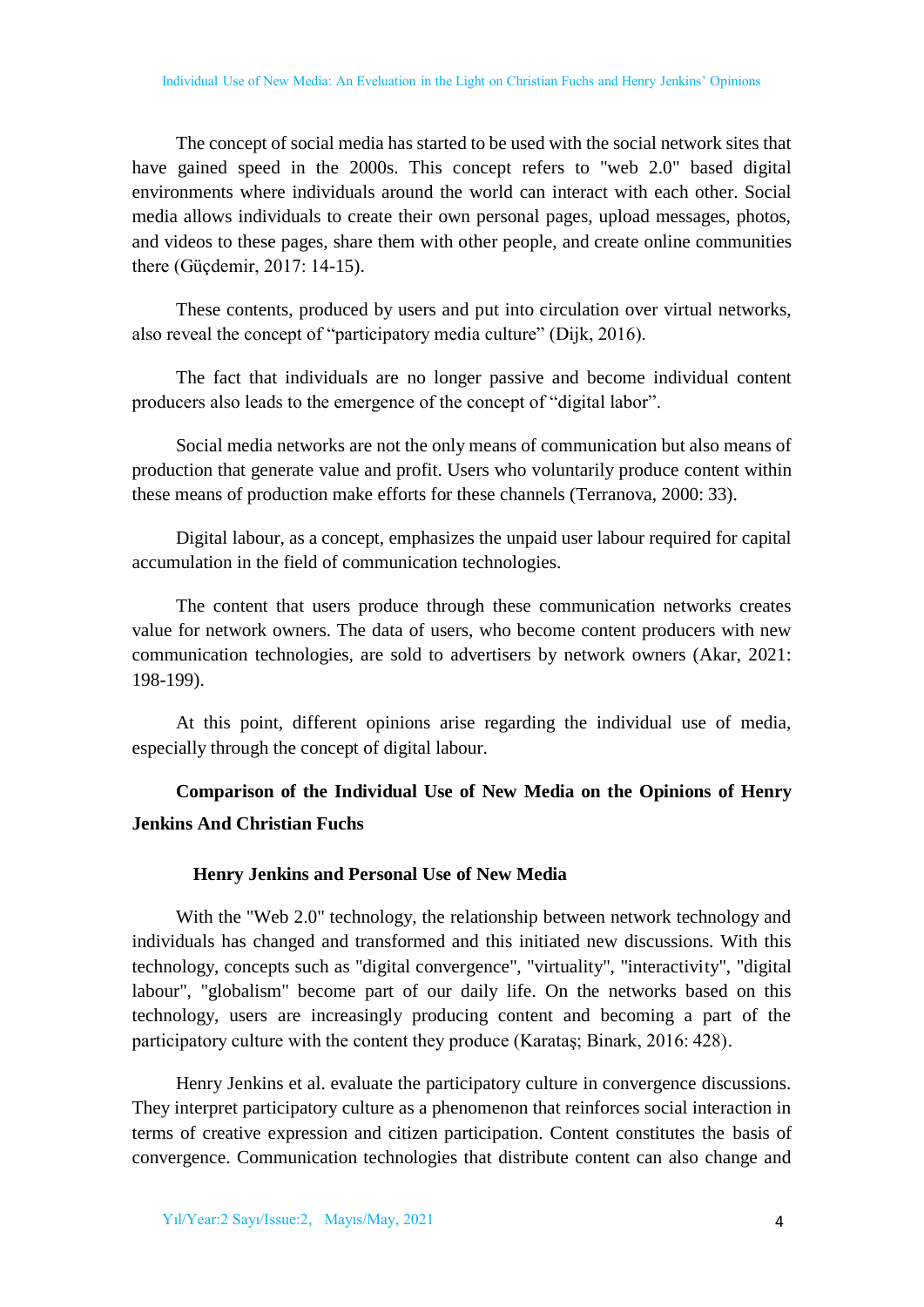transform over time with technological developments. Convergence, however advanced, does not occur through mass media, but through social interaction in the minds of the users and with other users. At this stage, the concept of participatory culture emerges. Creative expression, citizen participation, sharing and social interaction constitute the nature of participatory culture. The possibilities provided by new communication technologies make it possible for individuals to create creative content in new media environments by supporting participatory culture (Akbaba, 2014: 50).

Increasing interaction with social networks not only enables the user to produce content, but also affects the consumption and production forms of traditional media (Ateşalp, Başlar, 2015: 161).

"Henry Jenkins states that convergence has five dimensions: technological, economic, global, social and cultural. Technological convergence means that all media content can be digitized and circulated on different platforms, and changes can be made on the media content. Economic convergence refers to the horizontal growth of the entertainment industry in different fields such as movies, television, books, and the web, and the restructuring of cultural production to ensure the circulation of products among media. Global convergence refers to the cultural hybridity that results from the international circulation of media content. Social convergence means that media consumers can do many things with the internet and use different media at the same time. Cultural convergence points to the emergence of new ways of creativity and media usage, and new genres as a result of the intersection of different media technologies, industries, and genres" (Jenkins, 2001: 93).

According to Jenkins, convergence points to a cultural change that encourages consumers to seek new information and to make connections between dispersed media content (Ateşalp, 2015: 160-161).

With these changes, discussions on issues such as participation, participatory culture, and democratization of the communication environment are increasing because of the inclusion of internet users in content production and distribution and their increasing tendency to be more active.

Jenkins states that media convergence has led to the emergence of a new participatory folk culture and creates tools for ordinary people to produce media content. In addition to enabling people to participate in media production, it also enables companies to use and exploit these individual and non-professional content on topics such as low-cost content acquisition and inter-media storytelling (Jenkins, 2001: 93).

Jenkins emphasizes that media convergence is not just a simple technological change. Conversion transforms the relationships between existing technologies, industries, markets, and audiences. Jenkins states that the concept of convergence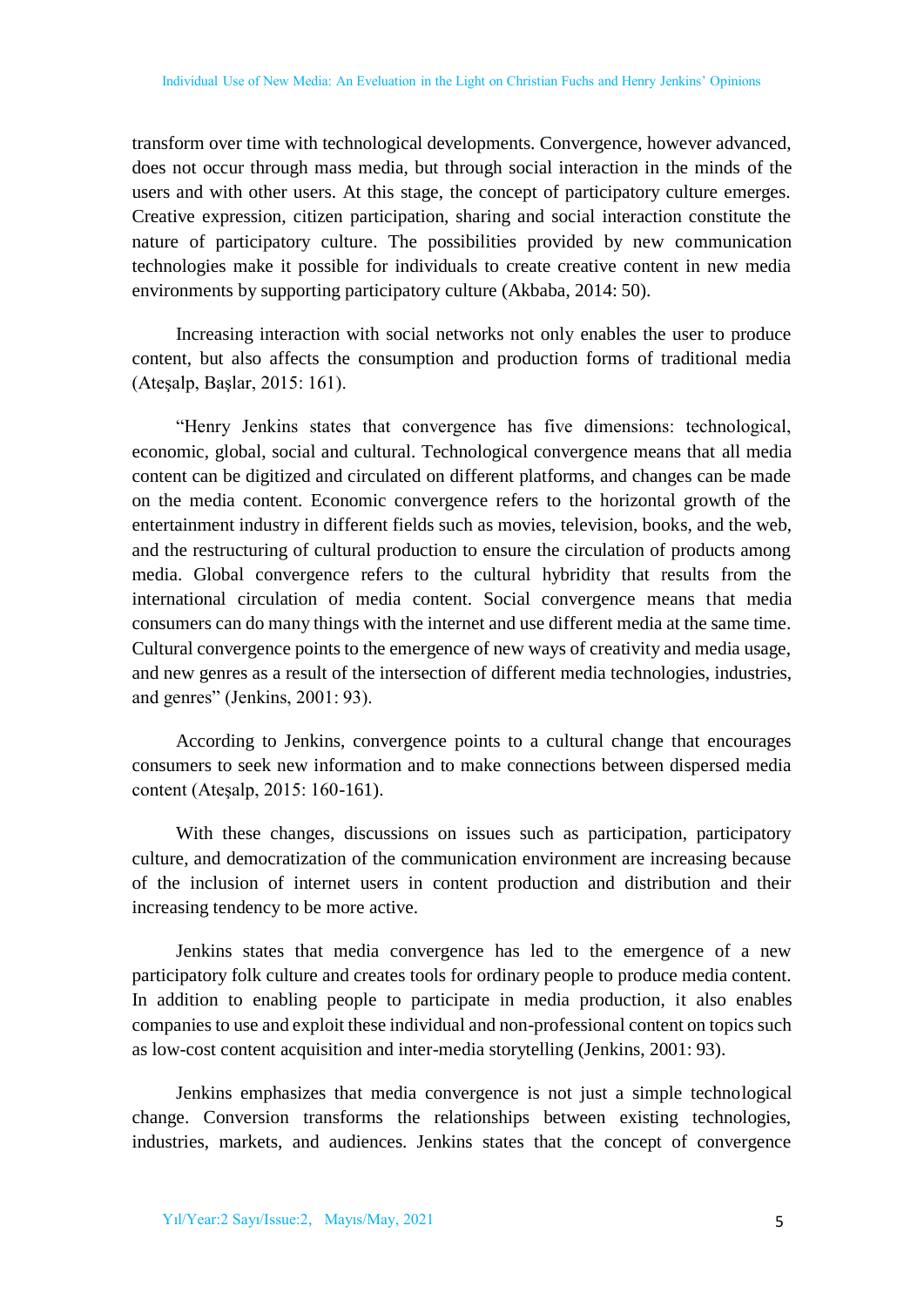emphasizes an era where media will be ubiquitous and people will use all kinds of media in an interrelated way, through increasing channels and new computing and telecommunications technologies.

Jenkins also states that media convergence affects individuals' media consumption. In the example he gave, a teenager doing his homework could open five windows at the same time to both browse the network, listen to music, and download MP3 files; Meanwhile, he states that he can reply to an e-mail while chatting with his friends and writing his homework and in this way, he can quickly do different things (Jenkins, 2017: 40).

Media companies are learning how to accelerate media streaming through content delivery channels to increase their earnings, expand the market and consolidate audience loyalty. Consumers are learning how to use these different media technologies to get more under their own control of streaming media and to interact with other consumers. The promises of this new media environment create expectations for a freer flow of ideas and content. Inspired by these ideals, consumers strive for a much greater right to participate in their culture.

When we compare the old consumers with the new ones, we encounter important differences. These differences are, "old consumers are passive while new consumers are active; Old consumers are predictable and consist of people who stand there wherever you say, new consumers are less loyal to nomads and media channels, old consumers are isolated individuals, new consumers are more socially connected, media consumers are previously silent and invisible, new consumers are louder and more public. can be listed (Jenkins, 2016: 37).

Jenkins uses the example of home videos to explain the transitional space that occurs. According to Jenkins, cultural productions such as home videos are moving away from purely personal product visibility and into public products thanks to the Internet. This situation also changes the customary practices of reputation in society for individuals.

Fan publishing, which manifests itself with the production of "Fanzin" (amateur publications that are reproduced by methods such as photocopying and sold for prices that do not include any profit except their costs), settles on a collective basis. The boundary between reader and writer in "fanzines" is rather vague, Jenkins says. Fanzine editors and writers attach more importance to the demands and desires of their readers than commercial producers. These publications, which are originally sold to consumers and are not commercial products, are mainly composed of works shared between friends and potential friends.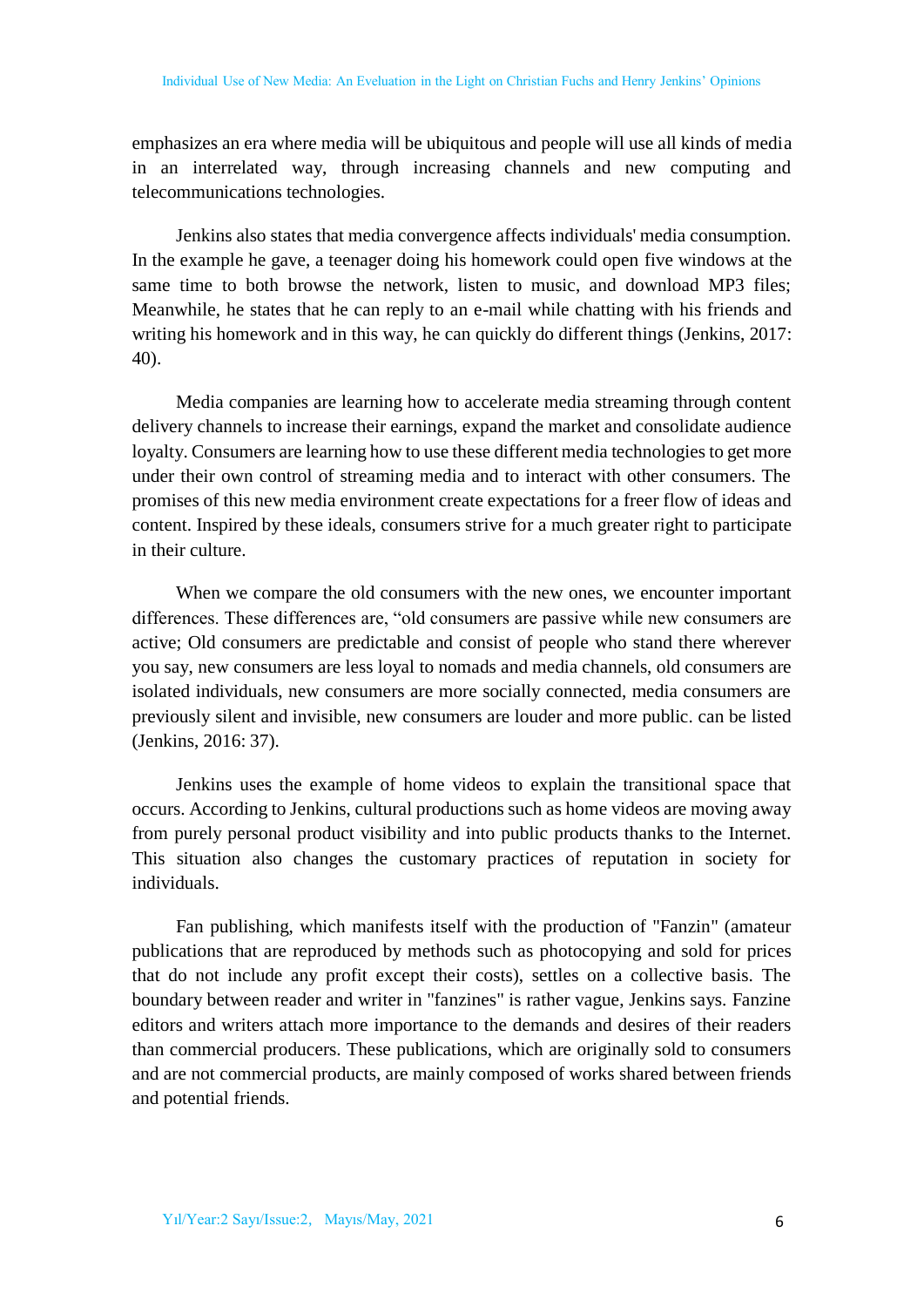Fan productions do not only consist of "fanzines". Songs composed by fans, custom made clothes and works of art in various forms, fan video productions are also among the production forms that are in close relationship with the fan community. According to Jenkins, fan videos belong to the fan community from the moment they leave the hands of the artists and are put into circulation according to their wishes (Sezen, 2016: 22).

With the new media, the wall between existing celebrities and fans that existed in traditional media is also breaking down. With social media accounts, fans can easily reach existing fame (Bilben, 2016: 1).

Jenkins says that with the possibilities of new media, a wide range and variety of media streaming is now provided. It also emphasizes that participation and convergence in new media are intertwined and it is not possible to think separately from each other.

Jenkins criticizes the approaches to the concept of convergence and argues that it is not very correct to talk about the convergent culture observed in the convergent media platforms, instead of talking about the hybrid culture that currently operates on a hybrid media (Çam; Yılmaz, 2015: 514).

At this point, it is correct to say that individuals who are users, creators, and distributors of all kinds of content, rather than being audiences, readers or listeners, have moved from a passive position to an active position and thus a participatory culture is formed. In participatory culture, members think that their contributions are valuable and that they are in some degree of social connection with other people (Savcı, 2015: 36).

However, Jenkins adds, not all consumers have access to all the skills and resources required to fully participate in the cultural practices he has described.

"Nobody knows everything, everybody knows something, all knowledge resides in humanity," Jenkins says of collective intelligence. Collective intelligence refers to the ability of members of virtual communities to combine and strengthen their combined expertise. With this sentence, it is stated that an individual can collectively do things that he cannot know or do on his own from now on.

With the emergence of this new knowledge culture, ties with the old forms of social society are broken, roots with physical geography are weakened, loyalties to nation-states are redefined, and ties with family are changing. Now, new forms of community are emerging, these communities are unlike the old ones that are voluntary, temporary and purposeful. Group members can move from one group to another as their interests change, and they can take part in more than one community at the same time. What holds these communities together is the joint production and mutual exchange of knowledge (Jenkins, 2017: 39).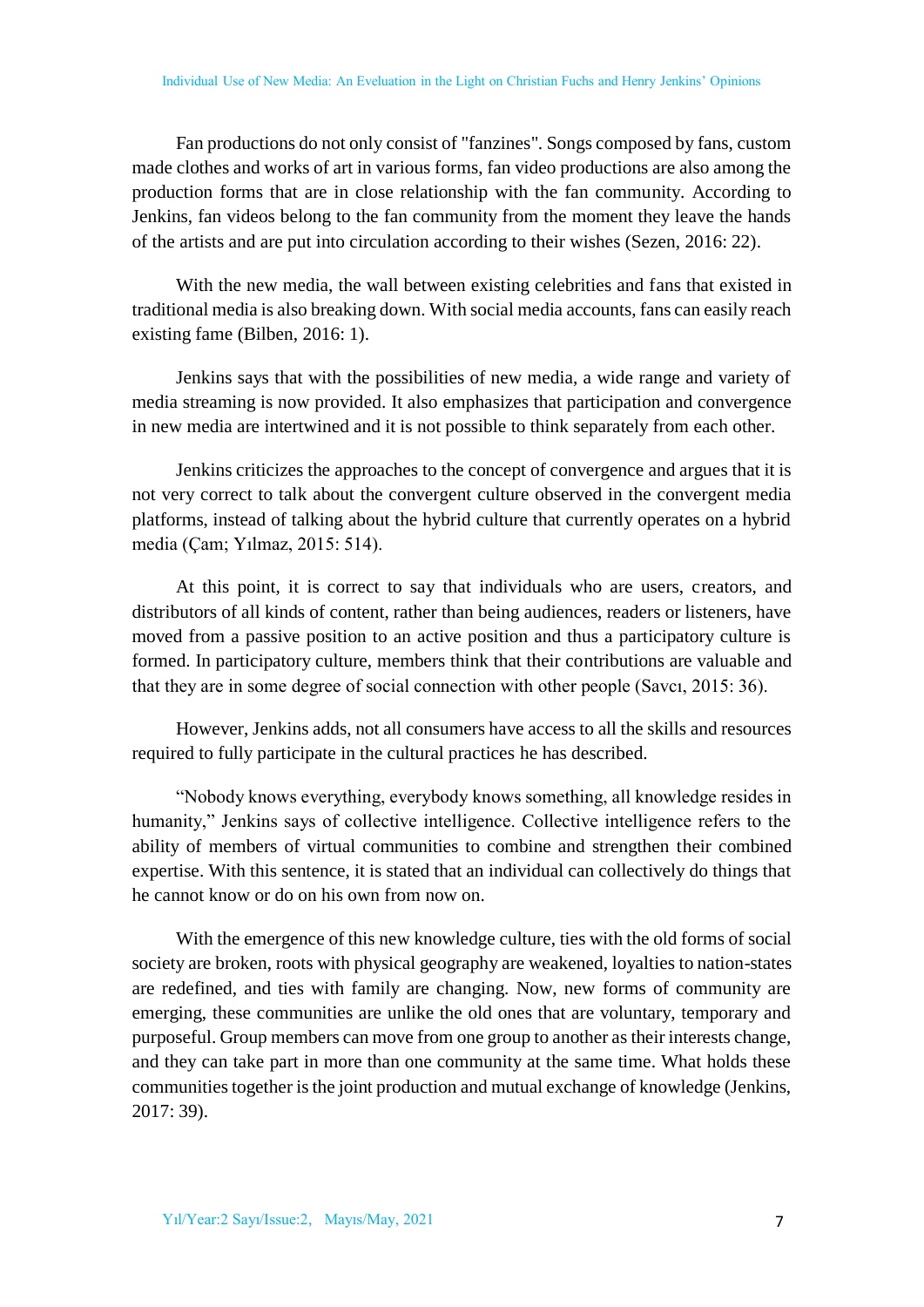#### **Christian Fuchs and Individual Use of New Media**

With the widespread use of the internet and social networks, the concept of the commodification of the audience comes to the fore again. The main reason for reviewing the viewer's position is that internet technology provides the audience with the ability to react instantly and easily, and to interact faster.

Recently, according to Christian Fuchs, buyers/receivers have become increasingly active audiences that produce content and technology. However, this situation paves the way for the audience and users to be exploited in a new way instead of causing the democratization of the media (Dağtaş, Yıldız, 2015: 128).

When the concepts of internet and new media are evaluated through political economy, it is seen that commercial media chains dominate the internet economy. These media industries retain a high proportion of knowledge and information thanks to their capital. They determine the real agenda by transferring this information they have to internet users in line with the dominant ideology. In order to answer the questions of what the real agenda is created by these huge media industries and how internet users will find and evaluate the real truth in this artificial reality, it is necessary to understand how the capitalist system ensures its continuity on the masses. "The capitalist internet economy needs change and innovation to ensure the continuity of capitalist accumulation" (Fuchs, 2016: 72). In order to realize this change, the capitalist economy offers the applications it produces free of charge to internet users and makes them adopt. Individuals using these applications (Fuchs, 2016: 51) provide a large amount of information to the capitalist media industries by producing content. At the same time, due to the intense information these media industries provide them, the perception of reality of these users can easily be guided by the dominant ideology. The individual whose perception of reality is destroyed is easily guided and exploited by the ideology of the capitalist system.

Participatory culture opens space for ordinary citizens to benefit from media technologies previously used by for-profit media companies. With the emergence of sites where the user is producing with "Web 2.0" technologies, commercial interest is shifting from consumption actions to production activities. This is because users' content creation adds commercial value to them and empowers them to build more activity on content.

Participatory media production and personalized media consumption are trends that differ from each other but complement each other. Media companies can also use the characteristics of the new media environment such as participation, openness, interaction and the participation, comments and opinions of the audience, consumers, or users in line with their own profits and benefits.

Inclusion of consumers in production in this way increases the income of companies. For this reason, it remains an incomplete evaluation to see the contribution of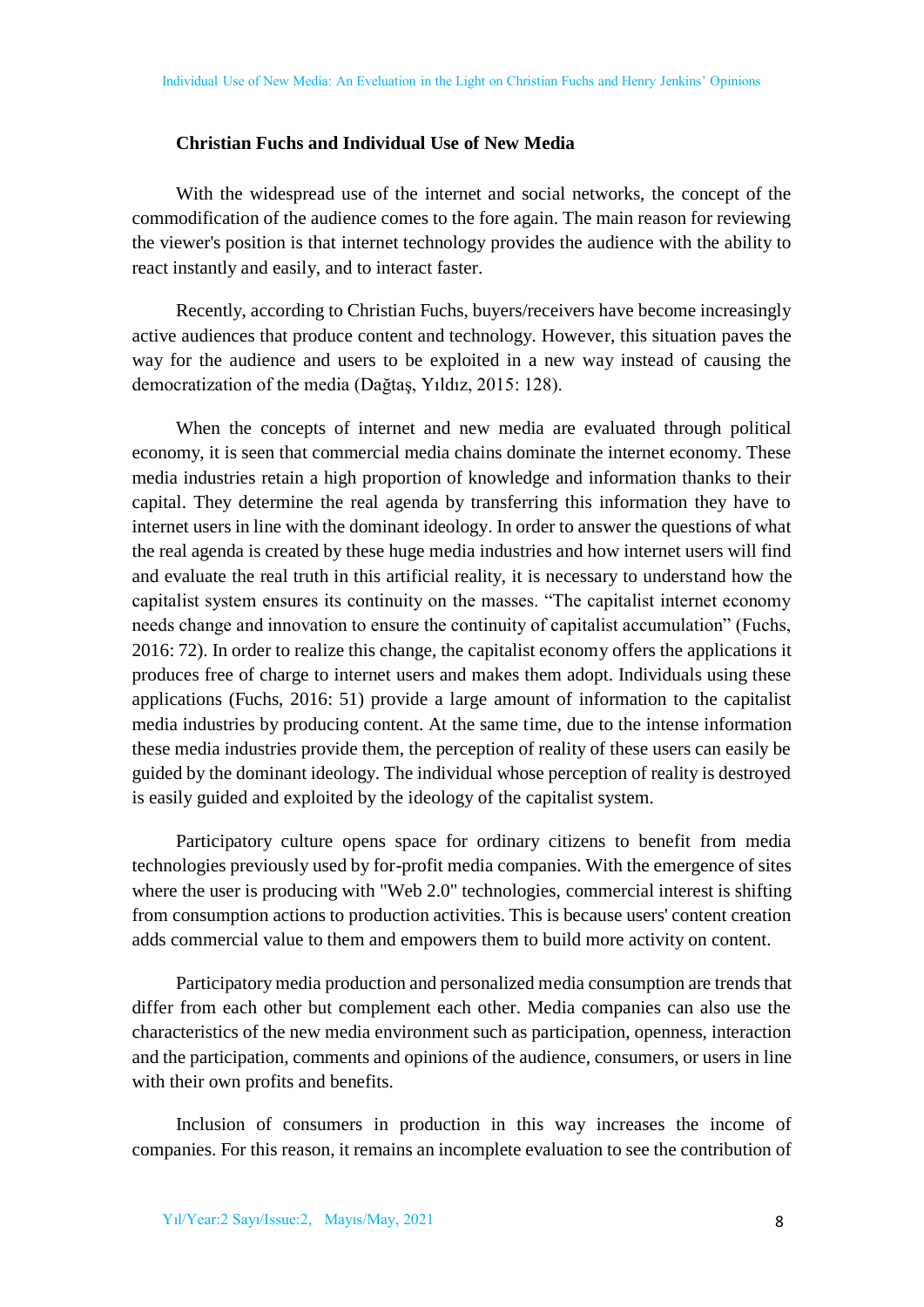the consumer only as an "empowerment" in issues such as the development, widespread and marketing of a product based on effort without charge. Following the critical thinker Dallas Smythe, Christian Fuchs approaches critically to these productions based on the free labour of the consumer (Ateşalp, 2015: 164).

According to Christian Fuchs, although recently buyers have become increasingly active users of content and technology through the internet and social networks, this is misleading. Because internet and social networks force users to produce content for more capital accumulation and they are enriched by marketing the content produced by users to third parties. Therefore, as stated above, it is more correct to interpret this situation as the exploitation of users in a new way, rather than as a democratization of the media (Aytekin; Yandım, 2017: 10).

In social networks resembling a digital Panopticon prison, desire is deciphered, and human socialization activity is kept under surveillance due to commercial concerns. In this way, the boundary between the public and private sphere becomes blurred and disappears gradually. The concentration of surveillance in social networks also paves the way for targeted advertising. Commercial social network owners and customers who advertise on these platforms constantly monitor and record personal data and online activities. Collected data are analysed, combined, and stored. This enables advertisers to target according to detailed user profiles and to know more about users' personal interests and online behaviour. Therefore, surveillance is an inherent characteristic of the capital accumulation model of commercial social networks (Fuchs, 2015, p.153).

According to Fuchs, targeted advertising activities in social networks have quite different features from mass media. In the targeted advertising application, advertisers do not show only one advertisement to the audience at a given moment, like mass advertising in traditional media. It can also show different advertisements to different user groups depending on the comparison and surveillance of users' demographic information, interests and online behaviour. In the traditional form of television, all audiences see the same ad at the same time, while in targeted online advertising, advertising companies can offer personalized ads for different users at the same time. Therefore, the productivity of advertising has been increased in new communication environments (Fuchs, 2016, p.144- 145).

Unpaid labour is one of the important concepts that have started to be discussed in the field of new media as a result of the increasing tendency of internet users to participate actively and voluntarily in production processes in order to produce content or to help develop software. Users participate in the production process voluntarily and free of charge within the scope of free labour, which includes various actions of users on the internet, such as creating web pages, participating in mailing lists, establishing virtual spaces, writing comments, contributing to the development of software.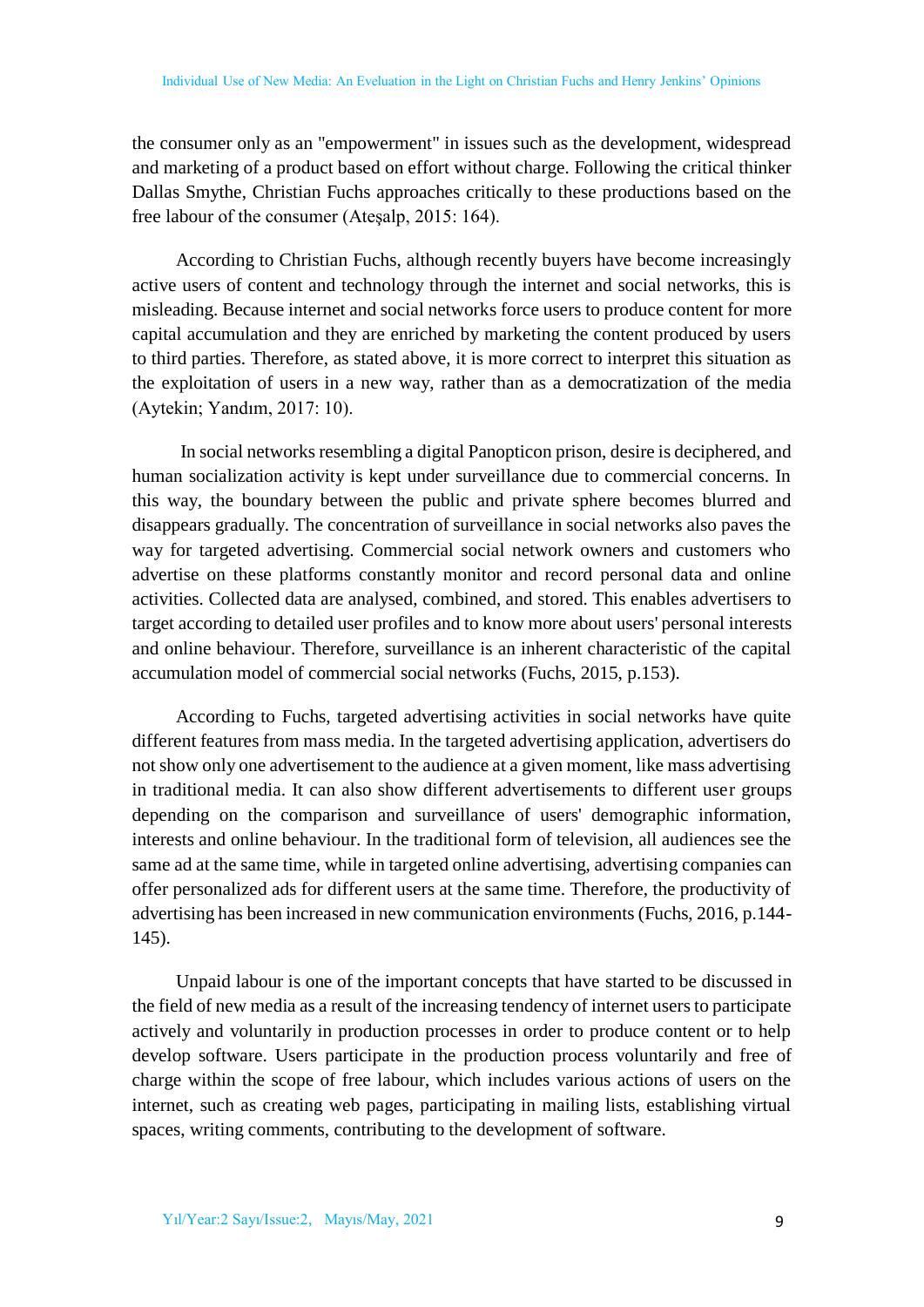Private information about users is marketed by major new media companies for use in advertising, leaving users completely vulnerable. Fuchs emphasizes the importance of controlling this great power in the hands of new media companies and preventing it when necessary. Fuchs' criticisms of participatory culture and free labour are also based on these points.

Fuchs opposes the criticisms developed against Smythe, which constitutes the theoretical basis of the digital labour theory, from a Marxist perspective. These criticisms claim that when it comes to the television medium, the wages of the viewers in return for their labour are television programs and entertainment. Similar approaches to social media are considered as the fee or digital effort of the user for accessing and accessing the site. Fuchs says that people sell their labour for money that will keep them alive and meet their needs; emphasizing that they cannot survive by watching television or using social media; He argues that the television program cannot correspond to the wages they receive for their labour. Although platforms such as Facebook and Twitter provide access to communication tools without selling their content or access, they should be evaluated within the meta form. These are actually considered media that commodify user data. If the relationship between users and the platform were arranged as a modern wage relationship, users would have to receive money in exchange for the commodification of their digital labour power. They could use this money to buy various means of survival. In essence, access to social media tools such as "Facebook", "Instagram" and "Twitter" is free of charge for these companies (Fuchs, 2014: 75-89).

If we give an example via "Facebook" to materialize this situation, users in "Facebook" create creative work for "Facebook" and create value for themselves. This is a digital effort. The labour objects of "Facebook" are human experiences. While spending their time on "Facebook", people share their sad moments and loneliness, special moments of their lives with their friends, by uploading pictures, commenting, talking, having fun. "Facebook" captures the emotional aspects of the lives of its users and uses it for profit (Netchitailova, 2017: 8).

"Twitter" is defined as a communication tool that allows its users to write texts of up to 140 characters called "tweets". Although the purpose of "Twitter" is perceived as sharing "tweets" and commenting on the "tweets of others", users generally use "Twitter" as an information medium to get instant and fast information about current events. In other words, in Fuchs' words, "Twitter" is an information medium rather than a communication tool (Fuchs, 2016: 276). In addition to being an information medium, it is a very powerful advertising tool. This platform creates a viewer media that is sold to advertisers through instant information that users share with another name retweet '(Fuchs, 2016: 275). It earns most of its revenue by selling the audience information it obtains from users to third parties (advertisers and large companies). This means that its users constantly produce instant content for the income of "Twitter". Instant content is sold to capitalist companies to produce advertisements to manipulate consumer needs. As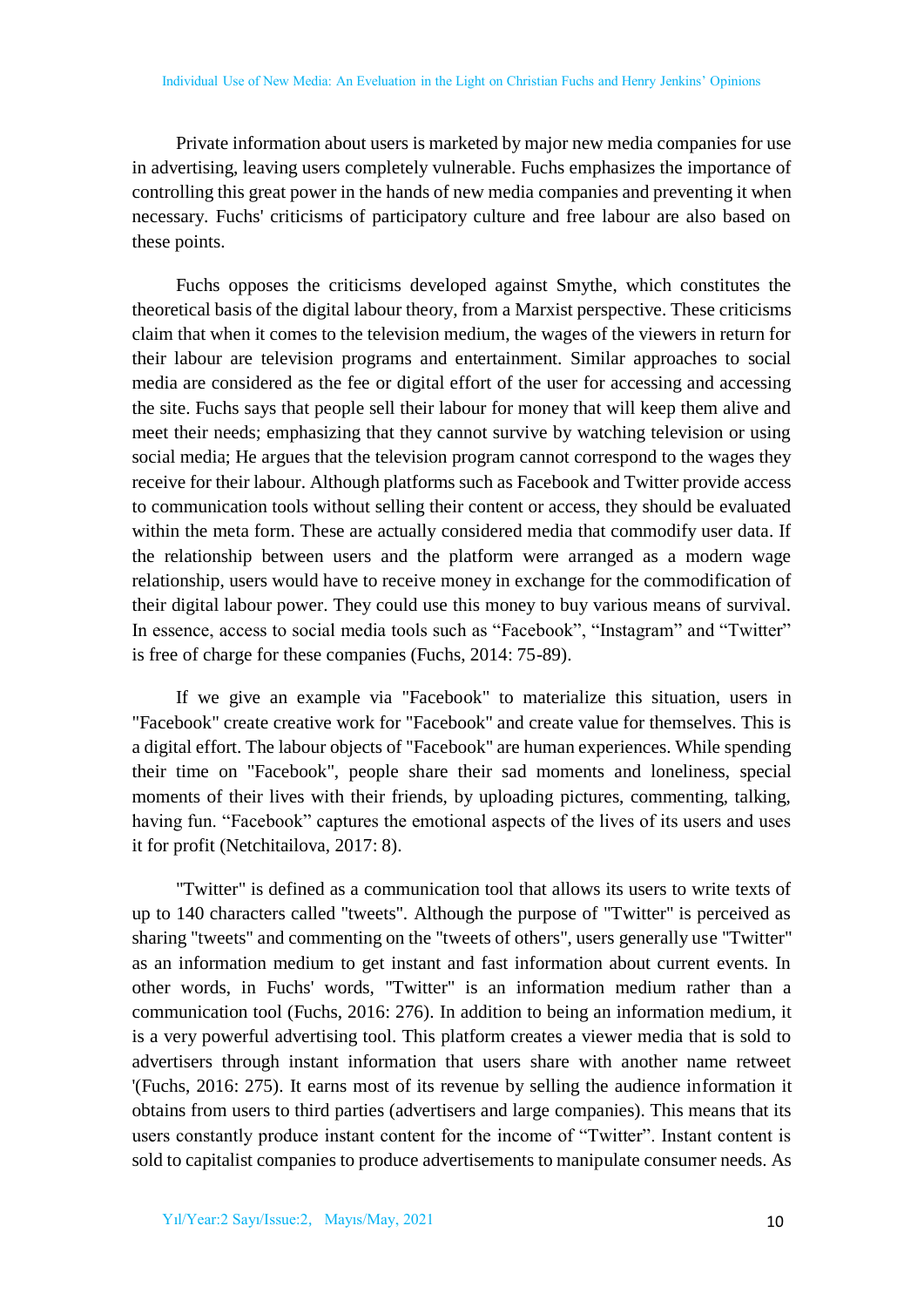a result, consumers who produce these contents are exploited and firms increase their profit rates.

In social networks, users create accounts with their own names or other fictitious names. Users gain a digital identity through these accounts.

Being visible in this virtual environment means determining what will increase and what will not by very visible users, as Fuchs says (Fuchs: 2016). The main issue here is who generates information in these social networks and how it makes it visible, which shows that these networks can be easily manipulated by powerful visible users.

Social networks are the means of production for the creation of value and profit. This is due to the fact that social media users are simultaneously customers of technology services and producers of data, commodities, value and profit. Throughout the entire communication process, users here generate value for these platforms. Thus, Fuchs argues that the consumption time of social media such as "Facebook", "YouTube" and "Twitter" is also the time of commodity production. Fuchs acknowledges that internet users are not passive viewers but active creators of content at a certain level, although consumption of communication tools is a more passive form of action in the case of traditional media. Advertisers are also interested not only in the time users spend online, but also in the content they produce and their online behaviour. User generated data is also sold to advertisers as commodities. The fact that the Internet is an active tool causes the people who produce and consume information to be the same. Therefore, in the examples of corporate social media, it is necessary to talk about the commodification of the consumers (Fuchs, 2014: 89-90).

Fuchs states that what he says about "Facebook" and "Twitter" also applies to the universally used search engine "Google". It states that "Google" exploits all users who produce content for it. In this way, users who use "Google" services fund an unpaid surplus production workforce.

"Google" creates and stores data on the use of such services to provide a targeted advertising service. Google provides economic control of user data and activities, thus exploiting users by commodifying them. It sells users and data to advertisers to generate profit. Fuchs expresses "Google" as "high-level economic surveillance machine and highlevel user exploitation machine" and states that he instrumentalizes all users and all their data for creation profit (Fuchs, 2017: 73).

## **Conclusion**

This study focuses on the results of new media and the individual use of social media, including social networks. Opinions on this issue are basically gathered at two viewpoints, while some researchers approach these new communication technologies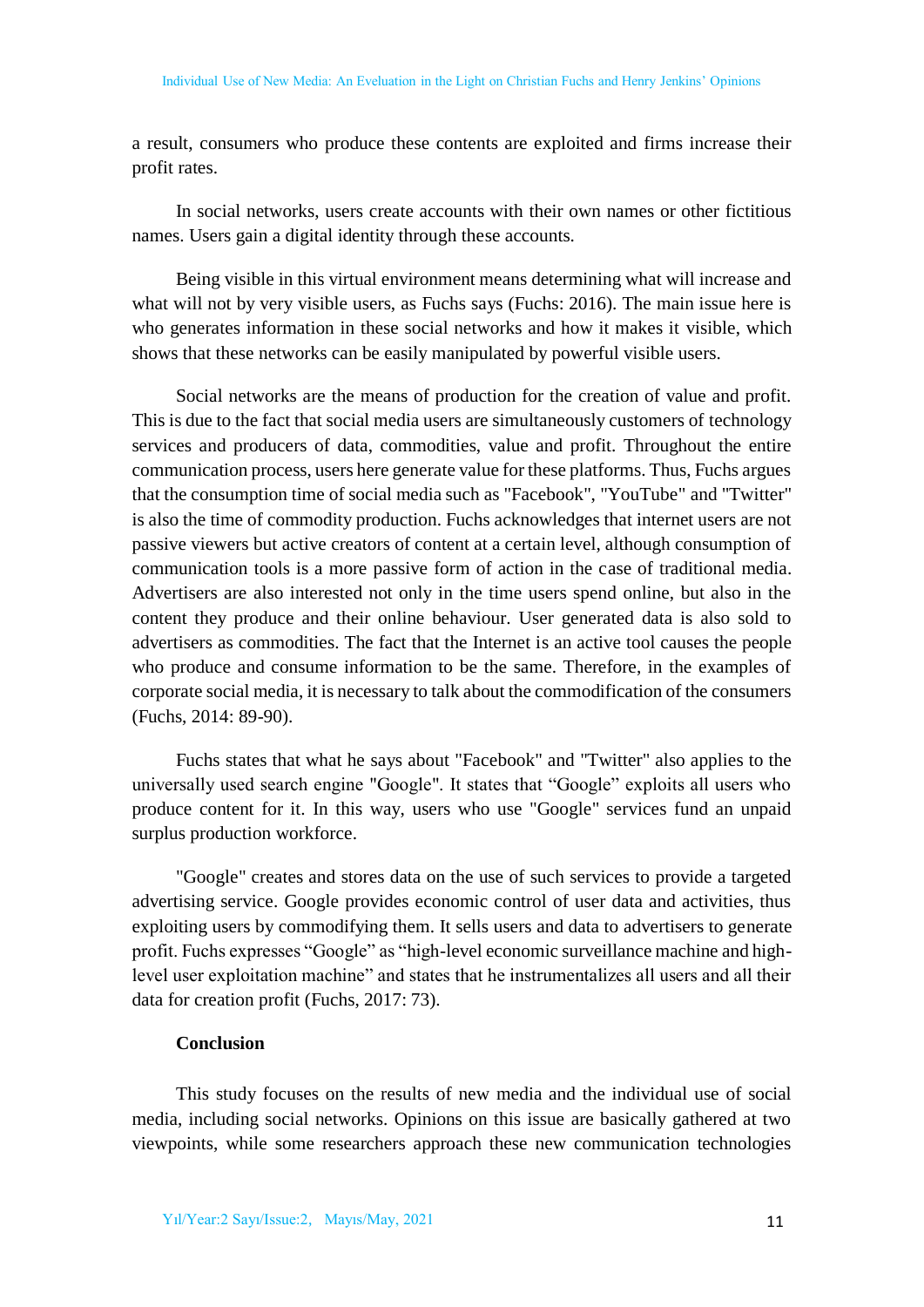positively, others focus on the disadvantages it may cause. To convey this in a more concrete way, new media theorists are selected and compared from both viewpoints.

Henry Jenkins states that new media and old media benefit from each other by supporting each other. In addition, Jenkins states that with the opportunities provided by the new media and especially the internet, the global village theory introduced by McLuhan continues to be valid in the 21st century, the world has shrunk thanks to the internet and the geographical borders have disappeared, and the world has turned into a global information sharing village. Jenkins states that people create virtual communities through virtual networks and these virtual communities create collective intelligence by sharing common knowledge, feelings, and thoughts.

Jenkins notes that new media are now activating audiences, so that new media users become not only consumers but also producers of media texts. Thus, new media consumers meet each other through social networks and share their feelings and thoughts, as well as create media texts and produce common knowledge (Kürkçü, 2016: 56).

In this context, the participatory culture created by the users who become productive consumers brings up the problem of exploitation of their own voluntary and unpaid labour.

Christian Fuchs' criticism of participatory culture and free labour also starts from this point. The criticisms developed by Fuchs in this framework are important in terms of recognizing the problems of free labour that lie behind the developments affirmed by the participatory culture discussions and drawing attention to the increasing dominance of capital on the internet today.

Fuchs criticizes the participatory culture that Jenkins deals within the convergence discussions with the Marxist thought system and draws attention to the political economy of participation. According to Fuchs, Jenkins' use of the concept of participatory culture ignores participatory democracy perspectives. Large companies such as "Facebook", "Google", "Twitter" mediate users' cultural sharing expressions with their commercial platforms, but the level of participation is only for content creation. They exclude users from economic decision-making.

Fuchs, on the other hand, frequently emphasizes that social media is used by governments and companies for surveillance purposes. He emphasizes that social media platforms are companies in search of profit and that they collect user information in this direction and open the door to new commodification processes that arise from the efforts of users.

Regarding social networks such as "Facebook" and "Twitter", which are social media platforms, Fuchs underlines that the fact that their entry is free of charge is due to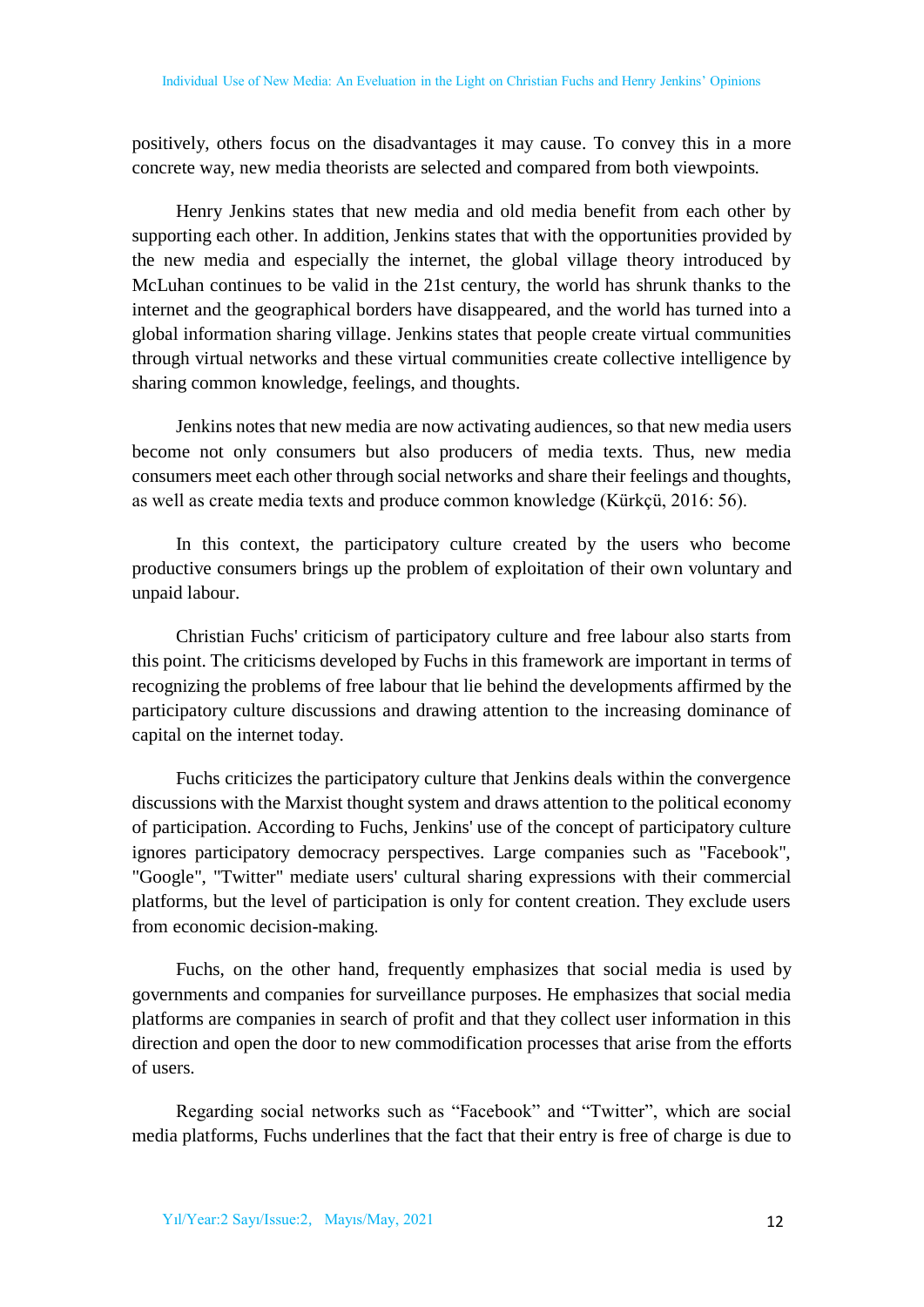the fact that these organizations want to increase their profit shares in line with the participatory culture.

When viewed from the perspective of both thinkers, it is seen that there are different situations regarding the individual use of new media. From this point of view, by participating in these networks more consciously, individuals should determine their purpose to be here, and be aware that any content they share is no longer personal. Before joining these networks, considering that all content to be created will be sold to various companies for profit, this situation should be accepted and the option of joining or not participating should be preferred.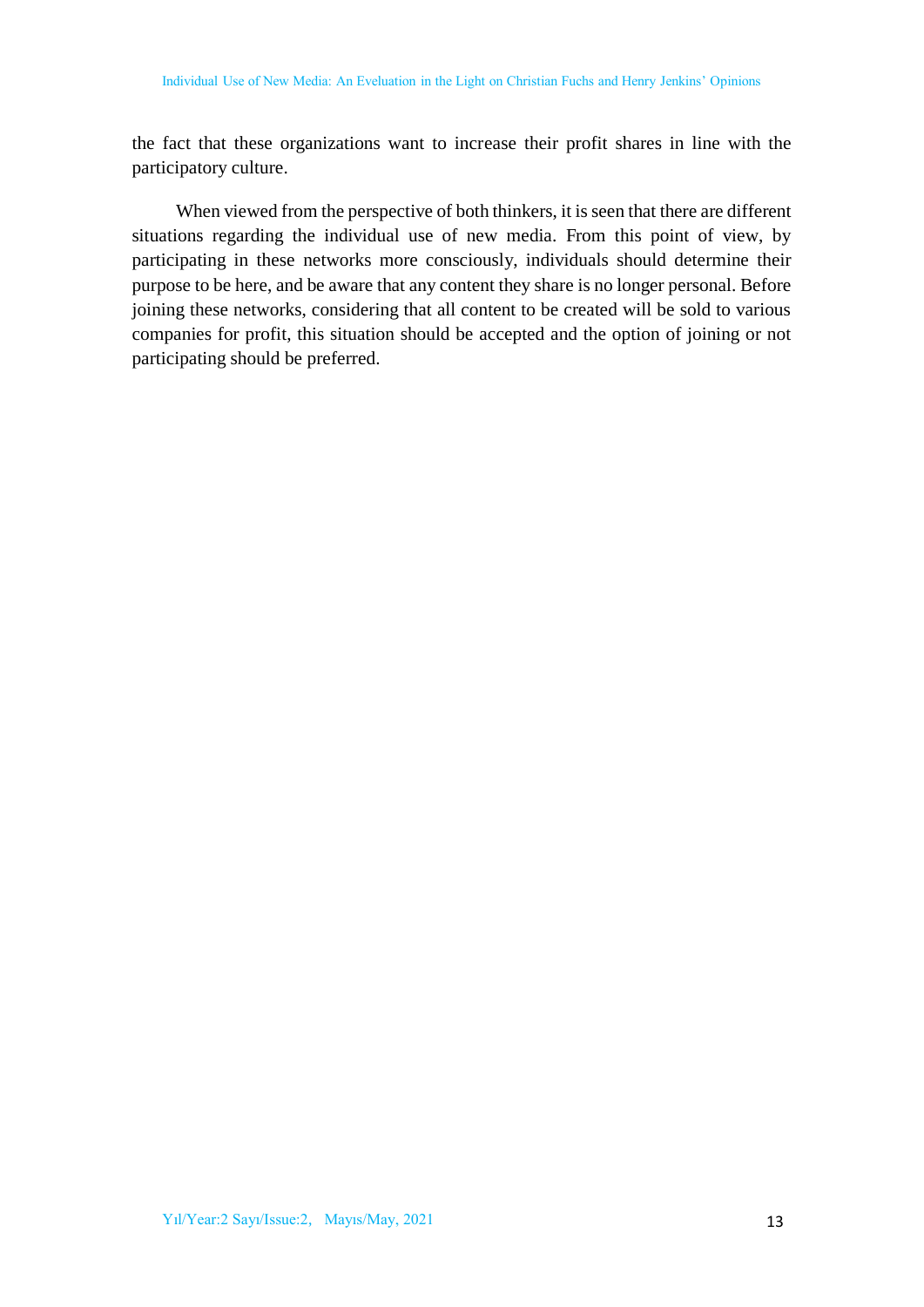#### **REFERENCES**

Akar, D (2021). [An Assessment Based on the Siege of Digital Labor and Generation](https://iupress.istanbul.edu.tr/book/digital-siege/chapter/an-assessment-based-on-the-siege-of-digital-labor-and-generation-z)  [Z,](https://iupress.istanbul.edu.tr/book/digital-siege/chapter/an-assessment-based-on-the-siege-of-digital-labor-and-generation-z) Sevimece Karadoğan Doruk, Seda Mengü, Ebru Ulusoy (Ed), *Digital Siege* içinde (s. 195-209), İstanbul: Istanbul University Press.

Aydoğan, F (2017). *Yeni Medya Kuramları,* İstanbul: Der Yayınları.

Aytekin, Ç, Yandım D (2017). Yeni İletişim Ortamlarının Ekonomi Politiği Bağlamında Ağın Zorlayıcılığı Üzerine Bir Araştırma, *İstanbul Sosyal Bilimler Dergisi (*Summer, ıssue:17).

Ateşalp, S. T, Başlar, G (2015). Katılımcı Kültür Tartışmaları Ekseninde Sosyal Medyada Diziler: Kardeş Payı Örneği, *Marmara Üniversitesi İletişim Fakültesi,* 2(1), 158-180.

Berfin, K, Çetin, E (2016). Televizyon İzleyicisi Kimdir? Kuramsal Bir Tartışma, *İnsan ve Toplum Bilimleri Dergisi,*70, 247-280.

Bilben, O (2017) Şeffaf Sınırlar: Katılımcı Kültür; Kamusal ve Özel Olanı Yeniden Tanımak, *Hacettepe Üniversitesi.* 

Binark, M (2014). *Yeni Medya Çalışmalarında Araştırma Yöntem ve Teknikleri,* İstanbul: Ayrıntı Yayınları.

Binark, M, Löker K (2011). *STÖ'ler İçin Bilişim Rehberi*, Ankara: STGM.

Büker, N (2013). Televizyon Teknolojisi ve Yeni Medya.**,** Müge Demir (Ed.), *Yeni Medya Üzerine… Yeni İletişim Teknolojileri*, İstanbul:Literatür Yayınları.

Castells, M (2007). Communication, Power and Counter Power in The Network Society, *International Journal of Communication*, 1, 238-266.

Çam, A, Yılmaz, A. S (2013). Yöndeşik Kültürün Bir Örneği Olarak Küresel Sanat Ağı Projesi. *Yeni Medya Çalışmaları, Kuram,Uygulama ve Siyasal I. Ulusal Kongresi Yeni Medya Sanatları*, 513-524.

Fisher, E (2014). *Marx Geri Döndü, "Sosyal Paylaşım Sitelerinde İzleyici Emeği",* (Çev. Zeynet Sargın Sarbay), Ankara: Nota Bene Yayınları.

Fuchs, C (2015). *Dijital Emek ve Karl Marx,* Tahir Emte Kalaycı, (Çev. Senem Oğuz), Ankara: Nota Bene Yayınları.

Fuchs, C (2016). *Sosyal Medya Eleştirel Bir Giriş.* (Çev. İlker Kalaycı, Didar Saraçoğlu), Ankara: Nota Bene Yayınları.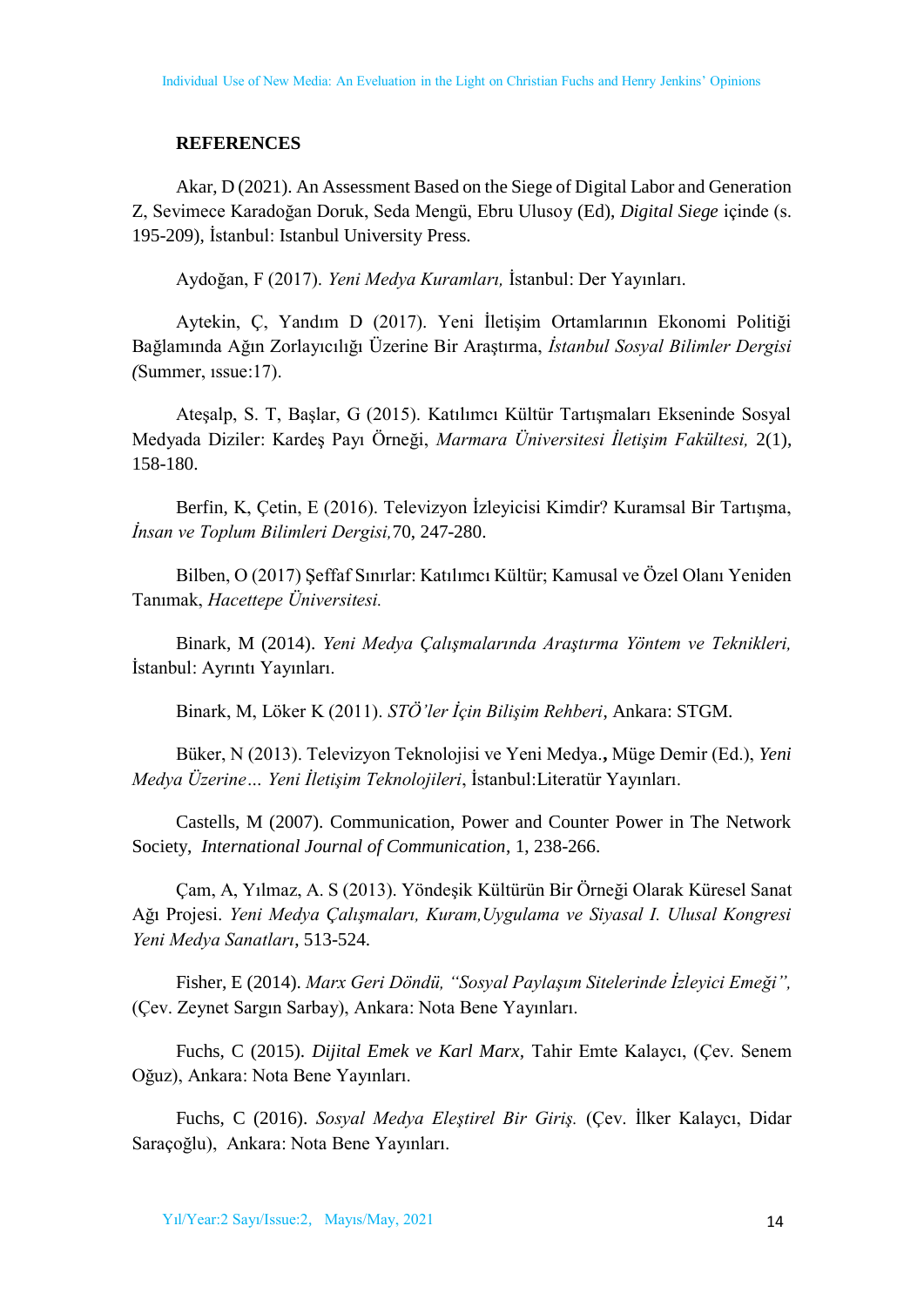Dağtaş, E, Yıldız, M.E (2015). Türkiye'de İzleyicinin Metalaşması: Televizyon Dizilerinin Sosyal Reyting Ölçümlerinin Eleştirel Ekonomi Politik Çözümlemesi. *Global Media Journal TR Edition,* 5(10), 28-48.

Durdağ, B (2017). Toplumsal Değişim Sürecinde İletişim ve Teknoloji: Erken Dönem İletişim Kuramlarının Eleştirel Bir Değerlendirmesi. *Gaziantep University Journal of Social Sciences.* 16 (1), 269.

Geray, H (2003). *İletişim ve Teknoloji: Uluslararası Birikim Düzeninde Yeni Medya Politikaları,* Ankara: Ütopya.

Güçdemir, Y (2017). Sosyal *Medya: Halkla İlişkiler, Reklam ve Pazarlama,* İstanbul: Derin Yayınları.

Jenkins, H (2016). *"Cesur Yeni Medya" Teknolojiler ve Hayran Kültürü,* İstanbul: İletişim Yayınları.

Karataş, Ş, Binark, M (2016). Creative Culture in New Media: Twitter Trolls and "Caps" Creativity. *TRT Akademi,* 1(2), 426-428.

Kaymas, S (2017). Gerçekten Bedava mı? Sosyal Paylaşım Sitelerinde Meta Olarak Oyun ve Maddi Olmayan Emek Diyalektiğine Dair Bir Not. *Global Media Journal TR Edition,* 8(15), 208-232.

Kırık, A. M (2013). Gelişen Web Teknolojileri ve Sosyal Medya Bağımlılığı, *Sosyal Medya Araştırmaları I:Siyasallaşan Birey.* Konya: Çizgi Kitabevi Yayınları.

Kürkçü, D. D (2016). Yeni Medya ve Gençlik. İstanbul: Kriter Yayınları.

Miller, V (2011). *Understanding Digital Culture,* London: Sage Publications.

Öngen, O (2017). Sosyal Medya Kullanıcılarının Gerçeklik Yanılgısı. *Yeni Medya Elektronik Dergi,* 1 (1), 1-14.

Öztürk, G (2013). *Dijital Reklamcılık ve Gençlik,* İstanbul: Beta Yayınları.

Savcı, B (2015). Yeni Medyada Hikaye Anlatıcılığına Doğru: Kişisel Blog Anlatılarında Vladimir Propp'un Biçimsel Analizi. *Yüksek Lisans Tezi, Hacettepe Üniversitesi Sosyal Bilimler Enstitüsü,* Ankara.

Sezen, D (2015). Dijital Sonrası Hayran Kültürünün Dönüşümü Üzerine. *İstanbul Üniversitesi İletişim Fakültesi.*